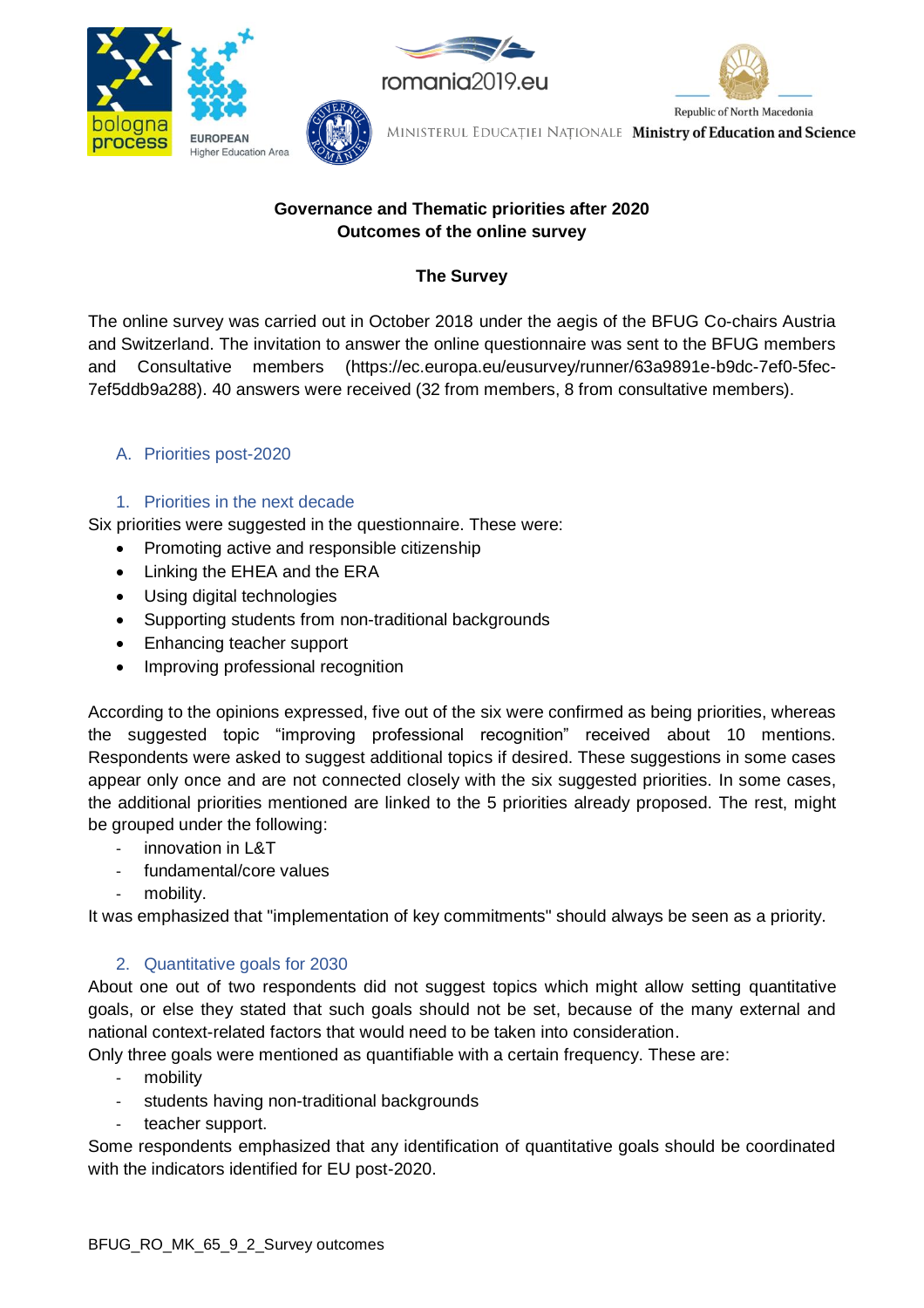### B. Governance and working methods post-2020

## 3. Modification of working methods and working structure

Responses stating that no substantial changes should occur along with respondents who did not answer slightly prevail over those who indicate that some changes should be made. Amongst the latter, suggestions for changing specific aspects are far more numerous than those that indicate a desire for general changes in the organization and/or the methods of the work structure. Most frequent are suggestions for the following modifications:

- greater involvement of stakeholders, researchers, practitioners;
- organization of Bologna seminars/events, open to different audiences;
- more space for peer review activities;
- BFUG meetings based on more interactive work methods;
- creation of online workspaces for WG/AGs.

Some suggestions focused on whether it is opportune or even feasible to establish a Permanent BFUG Secretariat; pros and cons were identified; a task force to address this issue was also proposed.

Many respondents strongly recommended ensuring that the documents to be discussed be made available well in advance the BFUG meetings, to have enough time to carry out consultations at national level as appropriate.

### 4. Proposals to optimize the EHEA Governance with respect to BFUG Board

A large majority of respondents did not give answers or did not make proposals with regard to this topic. The following proposals were made more than once:

- reduce the number of Board members;
- give the Board more coordination and decision-making power, to relieve the BFUG of work on details, leaving more time for the BFUG to deal with strategic matters;
- organize online/virtual meetings to increase opportunities for discussion.

### 5. Proposals to optimize EHEA Governance with respect to the BFUG Secretariat

A large majority of respondents did not give answers or did not make proposals with regard to this topic. About one half of the proposals made focused on creating a permanent secretariat, multinational and professional. There are pros and cons; the creation of a task force to investigate the feasibility of the proposal was suggested. Other proposals focused on increasing the number of Secretariat staff, ensuring the Europe-wide composition of the Secretariat, carrying out open and transparent selection and recruitment processes.

### 6. Proposals to optimize the EHEA Governance with respect to BFUG

More than half of the respondents did not give answers or make proposals. Some proposals focused on:

- the role of the BFUG as such;
- the organisation of the BFUG meetings.

A number of responses underlined the opportunity for the BFUG to focus on a few strategic issues and long-term strategies and policies, with less procedural discussions. As regards the BFUG meetings, proposals focused on:

- organising discussions in small groups or parallel sessions, targeted to promote in-depth discussions;
- inviting stakeholders to the meetings;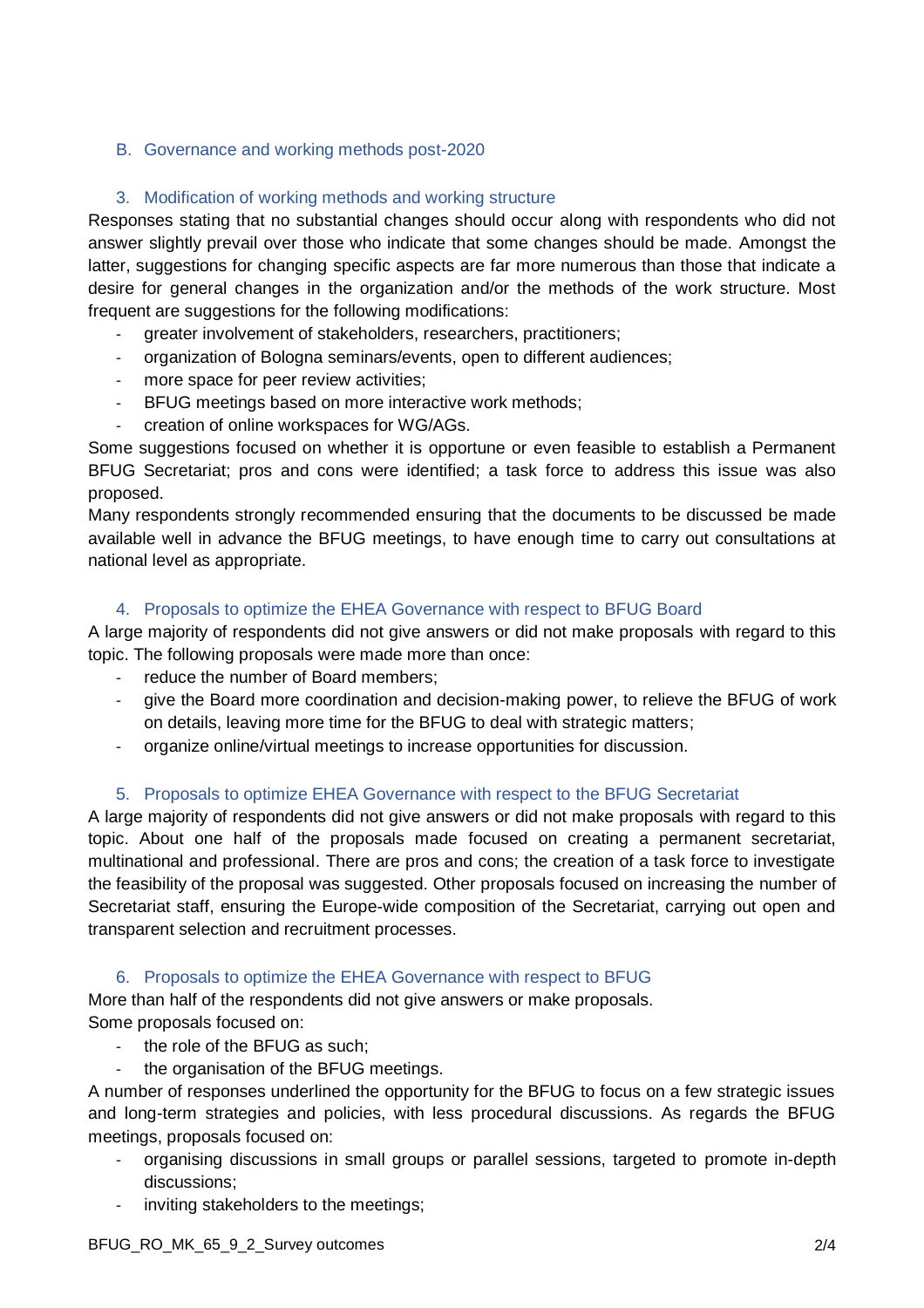- facilitating info sharing and synergies among WG/AGs during the meetings. Some responses recommended that members participate more actively and that they maintain, closer relations with their respective ministers/organisation leaders, ensuring that they have a clear mandate to take positions and make decisions.

#### 7. Proposals to optimize the EHEA Governance with respect to the Chairing arrangements

The large majority of respondents did not give answers or did not make proposals with regard to this topic. Several responses judged positively the current chairing arrangements, which appear to work well, be efficient and ensure ownership to all member countries; strong commitment by the Co-chairs in the pre- and post-chairing semester was recommended. Some revision of the role of vice-chairs was suggested by a few respondents: different pros and cons were indicated (e.g. continuity vs power given to a single country) and providing a third co-chair instead of vice-chairs was proposed (no further operational indications were given).

#### 8. Proposals to optimize the EHEA Governance with respect to the Bologna Policy Forum

Comments and proposals collected are in some cases conflicting. While the need for holding BPFs was mentioned by some, difficulties in identifying issues and targets of common interest among ministers from EHEA/non-EHEA countries were underlined by others. The focus and scope of the Forum consequently appeared to be unclear, while the lack of targeted resources for the Forum follow-up makes it difficult to ensure continuity. Finding different ways of cooperating with non-EHEA countries was also suggested. The idea of involving regions, as well as transnational organizations, and not just individual countries gathered a broad consensus. Each BPF should indicate themes and priorities for an action plan to be implemented as a follow-up; the preparation of the next Forum should include communication and cooperation events on a regional basis, also involving stakeholders and regional experts. It was also suggested to organize the BPF the day before the Ministerial Conference, or to foresee one more day in the event, and to broaden the participation of academic staff in national delegations.

### 9. Timing of the Ministerial Conferences

Clear preference was expressed for holding Ministerial Conferences once every three years; in fewer cases, an interval of 3-4 years between conferences was suggested. Shorter or longer intervals were preferred by a limited number of respondents. Only in a few cases was there no answer.

### 10. Suggestions for more fruitful connections with HE practitioners

A wide variety of proposals, often argued in detail, were made with regard to this topic. The suggestions may be grouped as follows:

- ✓ EHEA/BFUG level:
	- Thematic/parallel session in BFUG meetings to be open to practitioners, and practitioners invited to PLAs, BICG/Thematic groups, etc.
	- Regular consultation of practitioners to be included in the BFUG working methods, thematic networks of practitioners created for specific issues
	- Events between Ministerial Conferences open to/targeted on practitioners (or practitioners' events recognized as Bologna Events)
	- E-community platform in the BFUG website based on lists of national practitioners to support visibility, communication, and cooperation